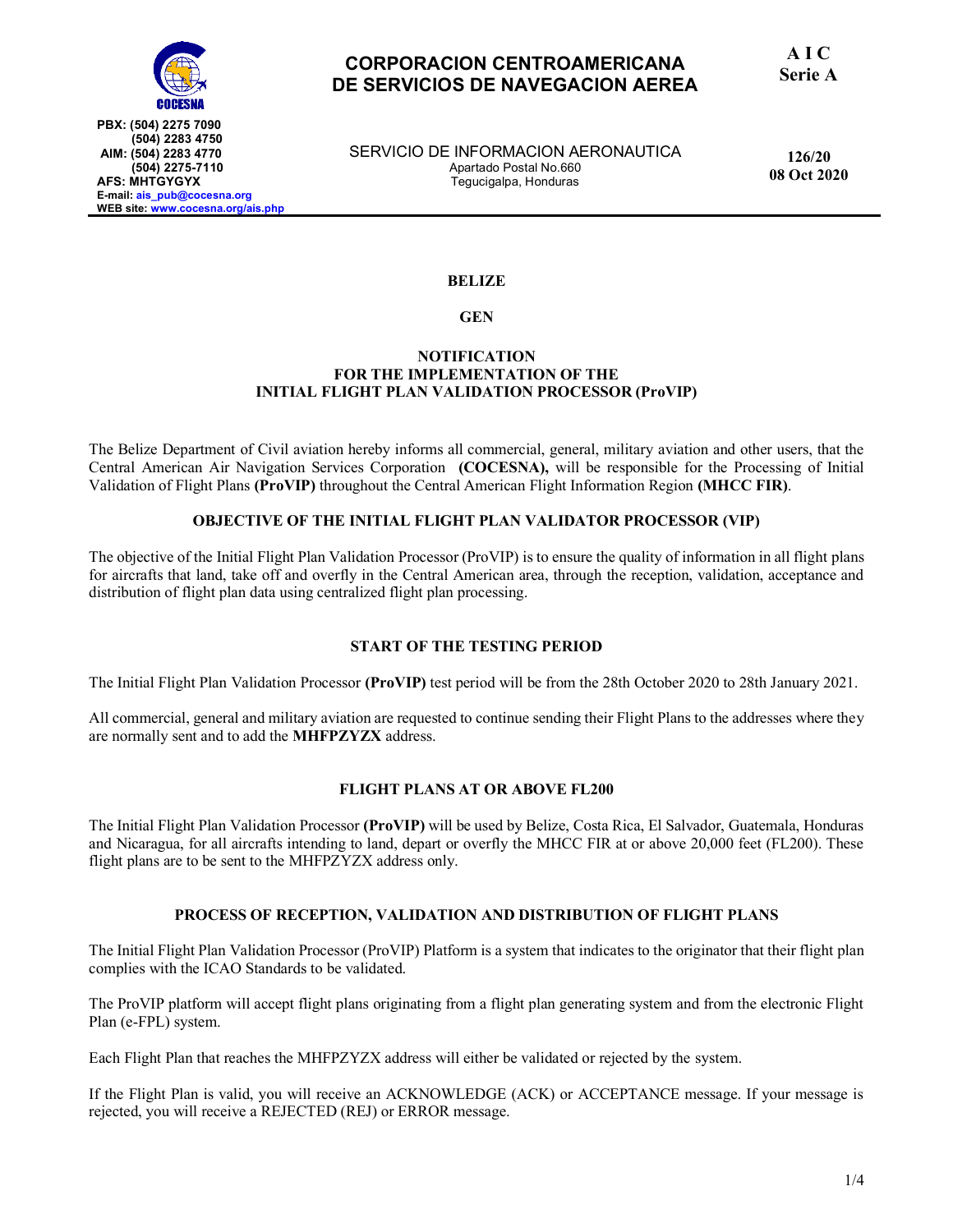

# **CORPORACION CENTROAMERICANA DE SERVICIOS DE NAVEGACION AEREA**

**A I C Serie A**

SERVICIO DE INFORMACION AERONAUTICA Apartado Postal No.660 Tegucigalpa, Honduras

**126/20 08 Oct 2020**

In the event that your Flight Plan is not valid, the system will send a REJECTED (REJ) message and will indicate the reason for the rejection so that the originator corrects the flight plan and resends it to the MHFPZYZX address. The ProVIP will not store information of any flight plan that is Rejected.

Once validated, the Flight Plan will be distributed to the State who will transmit it to the different corresponding dependencies. It is the State's right to authorize take-off, landing or overflight in accordance with its internal regulations.

## **ELECTRONIC FLIGHT PLAN**

During the test period the electronic flight plan (e-FPL) format will be available on the COCESNA website. The e-FPL is exclusively for the use of flights departing from a Central American airport that intend to fly to an airport inside or outside the MHCC FIR and in both cases the operation will be above FL200 and when they do not use an automated systems to send flight plans.

The address i[s https://apps.cocesna.org/eFPL/](https://apps.cocesna.org/eFPL/)

Once open look for the CREATE Electronic Flight Plan icon. (On your first entry follow the steps indicated on the page).

When filling out the flight plan, the system will show you if your flight plan complies with ICAO Standards. Once validated, the flight plan will be automatically directed to the only flight plan reception address MHFPZYZX.

## **VALIDATION OF ROUTE FIELD (15)**

The Initial Flight Plan Validation Processor (ProVIP) will not validate the flight plan route therefore, it is important that each user fills out field 15 in accordance to ICAO standards.

## **IFR FLIGHTS AT OR ABOVE FL200**

#### DEPARTURES

- 1. Start your flight route with a Standard Instrument Departure (SID). **Note: SIDs ends with a Fix.**
- 2. If you do not have a proposed SID, start with a DCT towards a fix within the TMA.
- 3. After the Fix, enter the name of the airway or ATS route.

#### ARRIVALS

- 1. At the end of the ATS route/last airway, you must follow a fix and the name of a Standard Instrument Arrival (STAR).
- 2. In the case that a STAR is not used after the last Fix, type the word DCT.

#### EN ROUTE

- 1. If while enroute you plan to fly direct, you must always write DCT before or after the Fix.
- 2. In case you plan to include coordinates, these can be included in the route after a Fix, DCT or another coordinate.

## **SPECIAL VFR FLIGHTS OR VFR FLIGHTS AT AND ABOVE F200**

Such flights are not allowed in airspace within the MHCC FIR.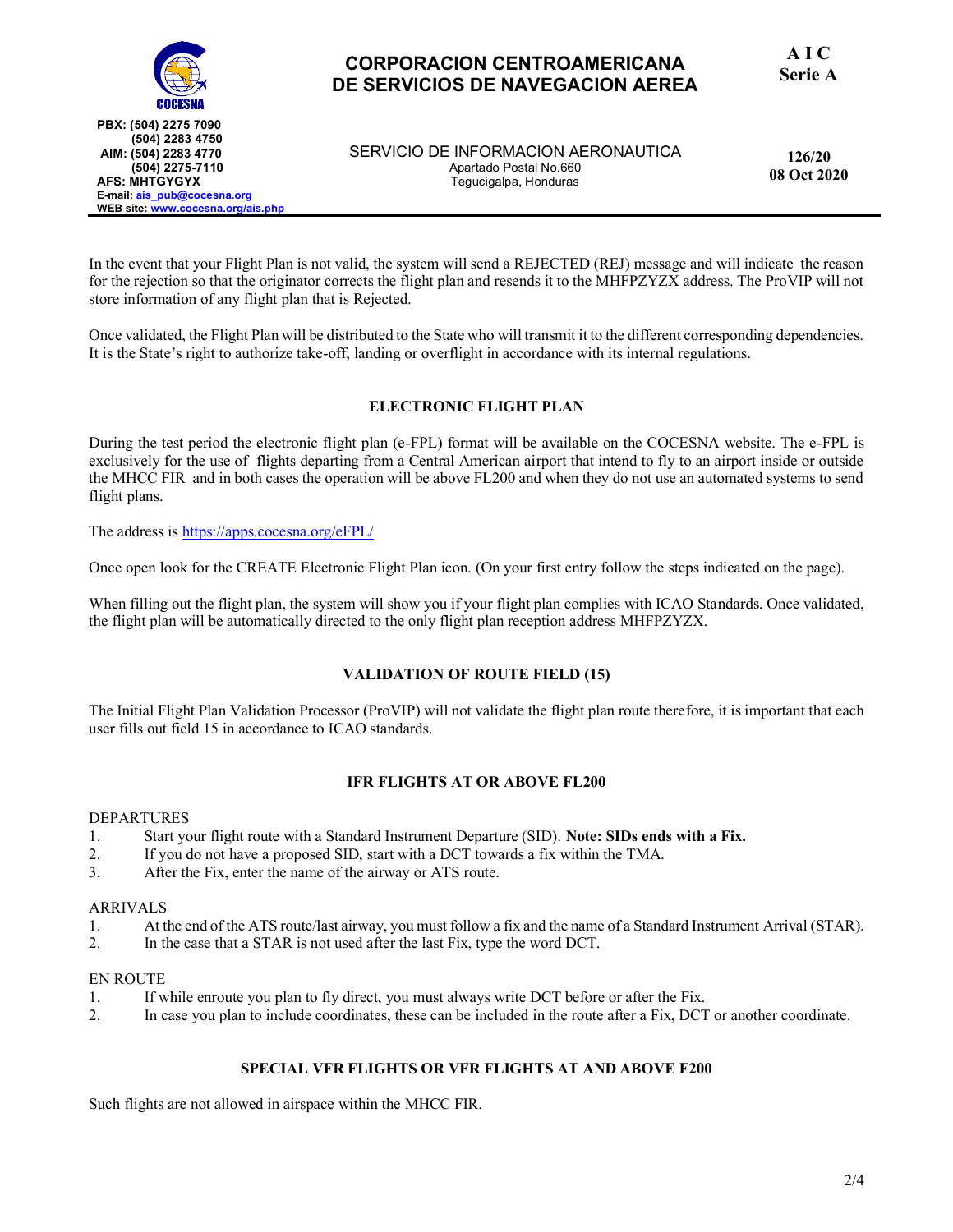

**PBX: (504) 2275 7090 (504) 2283 4750 AIM: (504) 2283 4770 (504) 2275-7110 AFS: MHTGYGYX E-mail[: ais\\_pub@cocesna.org](mailto:ais_pub@cocesna.org) WEB site: [www.cocesna.org/ais.php](http://www.cocesna.org/aip_ca/aip_main.html)**

**CORPORACION CENTROAMERICANA DE SERVICIOS DE NAVEGACION AEREA**

**A I C Serie A**

SERVICIO DE INFORMACION AERONAUTICA Apartado Postal No.660 Tegucigalpa, Honduras

**126/20 08 Oct 2020**

## **ESTIMATED ELAPSED TIME (EET) FIELD**

For flights entering the MHCC FIR, only flight plans that have EET/MHCC will be accepted. Note that as of January 2019 the name of the Central American FIR MHTG is no longer valid.

#### **ENDURANCE ON BOARD**

The system will make the calculations according to ICAO regulations and if it does not comply, the FPL will be rejected.

## **FLIGHTS THAT LAND IN CENTRAL AMERICA**

#### **IF ITS ORIGIN IS FROM ANOTHER AERODROME WITHIN THE MHCC FIR**

Users will be able to send their flight plans to the Initial Flight Plan Validation Processor (ProVIP) MHFPZYZX address through the flight plan generating systems or through the Electronic Flight Plan (e-FPL).

#### **FLIGHTS OPERATING BELOW FL200 IN THE MHCC FIR**

In the event that the aircraft enters the MHCC FIR, through Class D and F airspace under the jurisdiction of the Cenamer Area Control Center, send the flight plan to all countries where you will overfly, land and add the MHFPZYZX address.

If your flight has the rule Z, but enters the airspace above FL200 you must send your flight plan to the addresses below FL200 that you have always sent and add the MHFPZYZX address, otherwise your flight will not be accepted.

If when airborne, you request to climb to or above FL200, you must inform the ATS unit that has your control to send your initial flight plan to the MHFPZYZX address.

#### **FLIGHTS DEPARTING FROM CENTRAL AMERICA**

Users will be able to submit the flight plan through the flight plan generating system or through the electronic flight plan (e-FPL).

The CHG, DLA, CNL, DEP, ARR messages will also be verified.

The flight plan will be verified by Initial Flight Plan Validation Processor in accordance with Appendix 2 of ICAO DOC 4444. You will receive an Acknowledge (ACK) response which indicates that the flight plan will be redistributed to the corresponding State.